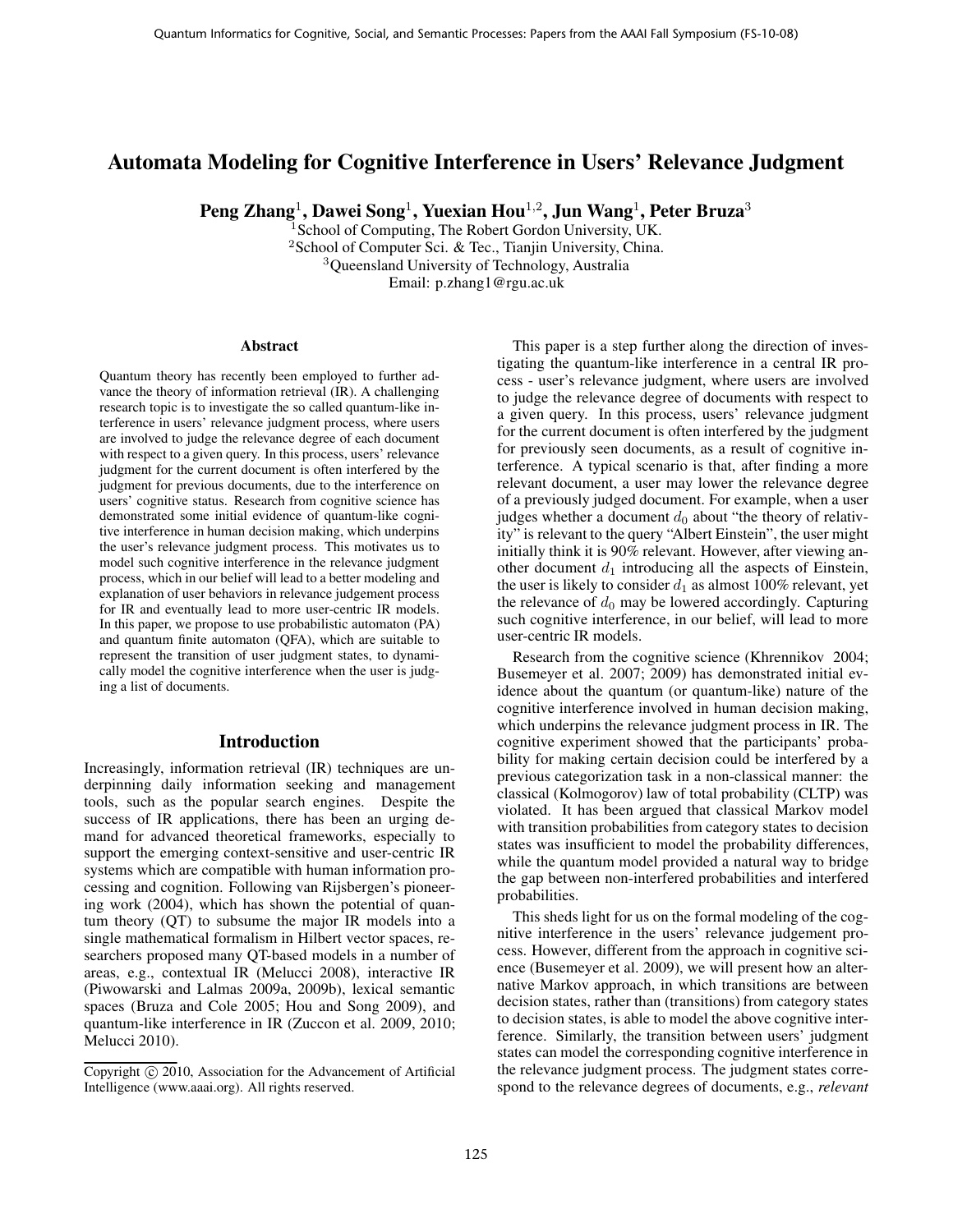## *(R)*, *partially relevant (P)*, and *irrelevant (I)*.

Fomally, we propose to use a probabilistic automaton (PA) (Tzeng 1992), which is a generalization of Markov models, to dynamically model the cognitive interference when user is judging a list of documents. Specifically, the states in PA represent the judgment states of users; different input symbols of PA represent different kinds of cognitive interference generated by viewing other documents; and each symbol is associated with a (Markov) transition matrix to encode the transition probabilities among judgment states. Moreover, PA can accept a finite string of symbols, making it possible to dynamically model the cognitive interference when users are judging a ranking of documents.

In addition to PA, we also present its quantum counterpart, namely quantum finite automaton (QFA) (Kondacs and Watrous 1997), to model the cognitive interference and show its potential advantages over the PA.

To the best of our knowledge, this is the first attempt to formally model the cognitive interference in the document relevance judgement process. In the IR literature, the dynamic nature of relevance and the effects of document presentation order on relevance judgment have been addressed in (Mizzaro 1996; Eisenberg and Barry 1988). Recently, Zuccon et al. (2009; 2010) proposed a quantum probability ranking principle (QPRP), which incorporates the approximation (i.e., the interference term estimated by the similarity between non-ranked document and ranked documents) of the quantum interference term into the classical probability ranking principle (PRP) to revise the document ranking scores. QPRP is the first successful application of quantumlike IR methods and has achieved a promising performance on large scale collections. However, QPRP can be regarded as a system-centric approach, since it is concerned about the document ranking by the system. Different from QPRP, our approach is focused on user's relevance judgment process: having judged the relevance of other documents will lead to the user's change of cognitive status and in turn interfere with his/her judgment of current document. In our opinion, system-centric approach implicitly assumes that the relevance is a reality feature (or an objective property) of documents, while the user-centric approach is to investigate the non-reality feature (or subjective property) of relevance, which coincides with the non-reality principle of quantum theory.

## Cognitive Interference in Human Decision Making

In this section, we start with a description of Busemeyer et al.'s cognitive experiment in human decision making and their formulation on the cognitive interference. Then, we present an alternative Markov approach to model the cognitive interference.

In (Busemeyer and Wang 2007; Busemeyer, Wang, and Lambert-Mogiliansky 2009), researchers presented some experimental results that demonstrated the nonclassical nature of the cognitive interference, evidenced by the violation of the classical law of total probability (CLTP), in a human decision making task. Participants were shown pictures of human faces and asked to make a decision about how they would react to the faces. Two experimental settings were predefined. In setting 1, the participants were asked to decide (D-only) whether to take a 'attack (A)' or 'withdraw (W)' action. In setting 2, the participants were asked to first categorize (C step) the face as belonging to either a 'good (G)' or a 'bad (B)' guy, and then decide (C-then-D) their actions (A or W). The experiment was carried out in a well controlled environment to ensure less distraction to the participants and more randomness in assigning participants to different experimental settings.

## Violation of CLTP in Human Decision

Through this experiment, various probabilities<sup>1</sup>, including  $\overline{P(A)}$  and  $\overline{P(W)}$  in setting 1, and  $P(G)$ ,  $P(A|G)$ ,  $P(W|G)$ ,  $P(B)$ ,  $P(A|B)$  and  $P(W|B)$  in setting 2, can be obtained. These probabilities are denoted for short as  $p_A$  and  $p_W$  in setting 1, and  $p_G$ ,  $T_{AG}$ ,  $T_{WG}$ ,  $p_B$ ,  $T_{AB}$  and  $T_{WB}$  in setting 2, respectively. The following observation from the experiment indicates the violation of CLTP:

$$
\left[\begin{array}{c}p_A\\pw\end{array}\right]^T \neq \left[\begin{array}{c}p_G\cdot T_{AG} + p_B\cdot T_{AB}\\p_G\cdot T_{WG} + p_B\cdot T_{WB}\end{array}\right]^T\tag{1}
$$

The above formula shows that the non-interfered probabilities on the left-hand side are different from the interfered probabilities on the right hand side.

## A Markov Model Explanation

To model and explain the phenomenon, Busemeyer et al. (2009) considered the right-hand side of Formula 1 as a Markov model. They defined two category states, G and B, and two decision states, A and W. The  $2 \times 1$  row vector  $P_C = [p_G \ p_B]$  represents the initial probabilities of the two category states in setting 2. The  $2 \times 2$  matrix

$$
T = \left[ \begin{array}{cc} T_{AG} & T_{WG} \\ T_{AB} & T_{WB} \end{array} \right] \tag{2}
$$

can represent the probabilities of transiting from each category states to each decision states. Specifically,  $T_{i,i}$  represents probability of transiting from category state  $j$  (G or B) to decision state  $i$  (A or W).  $T$  is transition matrix (a right stochastic matrix), which means each row of  $T$  sums to one. Then, the right-hand side of Formula 1 equals to  $P_C \cdot T$ , a standard Markov process. Let  $P_F = [p_{FA} \ p_{FW}] = P_C \cdot T$ , where  $p_{FA}$  and  $p_{FW}$  are the probabilities predicted by the Markov Model. Hence, Formula 1 can be rewritten as:

$$
\left[\begin{array}{c}p_A\\p_W\end{array}\right]^T \neq \left[\begin{array}{c}p_{FA}\\p_{FW}\end{array}\right]^T = \left[\begin{array}{c}p_G \cdot T_{AG} + p_B \cdot T_{AB}\\p_G \cdot T_{WG} + p_B \cdot T_{WB}\end{array}\right]^T_{(3)}
$$

It turns out that the predicted probabilities of the Markov model are still different from the probabilities in the setting 1. Moreover, this Markov approach still can not bridge the probability differences in the two different settings.

<sup>&</sup>lt;sup>1</sup>In this section, for a better readability, some notations and formulation in Sections 2.1 and 2.2 of (Busemeyer, Wang, and Lambert-Mogiliansky 2009) are slightly modified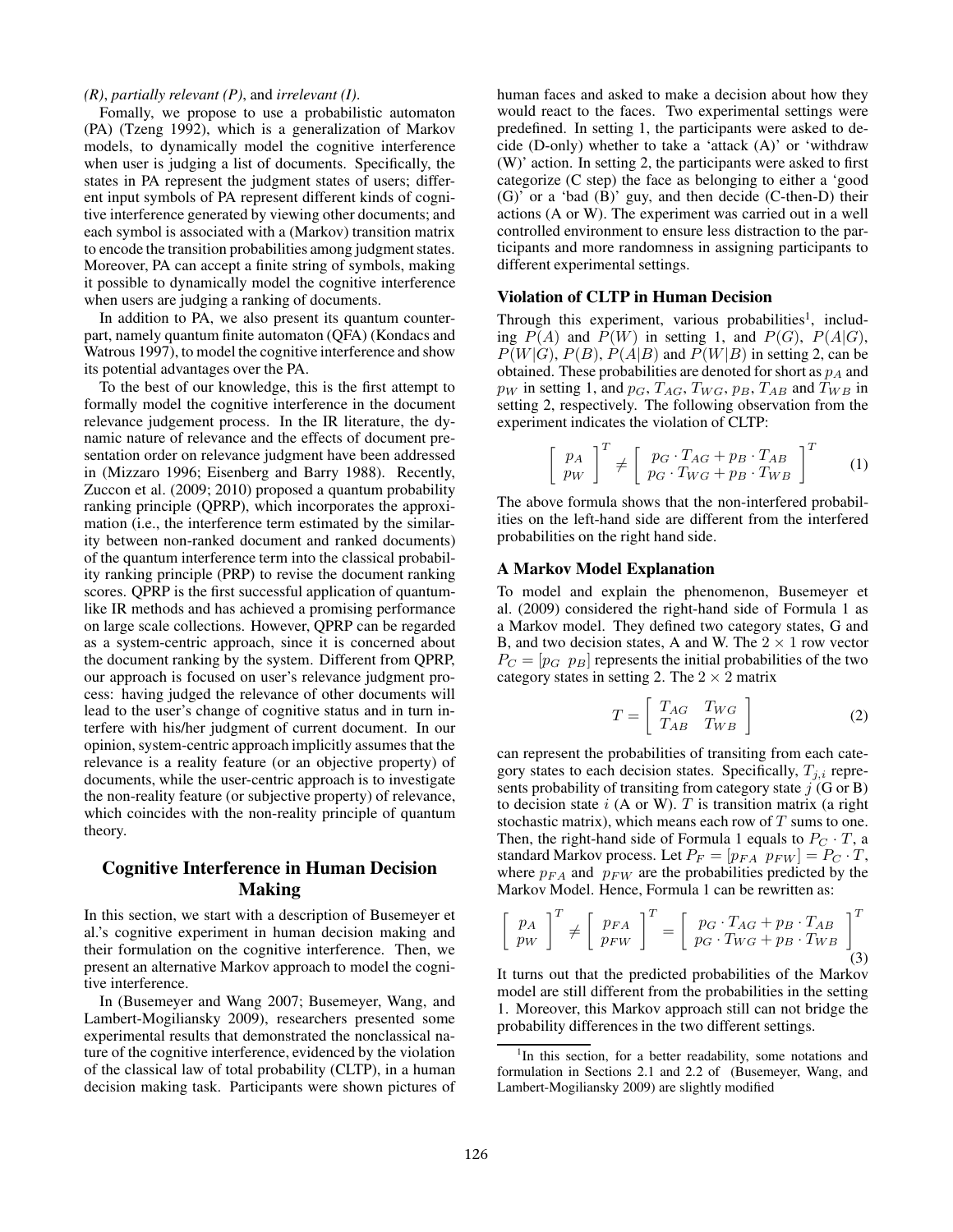### Quantum Model Explanation

Later, Busemeyer et al. (2009) proposed to use quantum theory to explain the violation of CLTP. In quantum theory, the probabilities are derived from the squared magnitudes of the amplitudes. For example, an amplitude  $q$  is a complex number  $q = r \cdot [\cos \theta + i \sin \theta]$ , where  $i = \sqrt{-1}$ ,  $r \in [0, 1]$ is the magnitude,  $\theta \in [0, 2\pi)$  is the phrase. The squared magnitude  $q \cdot q^* = r^2 \leq 1$ .

Two category states,  $|G\rangle$  and  $|B\rangle$ , as well as two decision states,  $|A\rangle$  and  $|W\rangle$ , were defined. The  $2 \times 1$  row vector  $Q_C = [q_G \ q_B]$  represents the initial amplitudes for the category states, where  $|q_G|^2 = p_G$  and  $|q_B|^2 = p_B$ . The  $2 \times 2$ matrix

$$
U = \left[ \begin{array}{cc} U_{AG} & U_{WG} \\ U_{AB} & U_{WB} \end{array} \right] \tag{4}
$$

represents the amplitudes for transiting from each category state to each decision state, where  $U$  is a unitary matrix<sup>2</sup> and  $|U_{i,j}|^2 = T_{i,j}$ . Then, the predicted amplitudes by the quantum model can be represented as

$$
Q_F = \left[ \begin{array}{c} Q_{FA} \\ Q_{FW} \end{array} \right]^T = Q_C \cdot U = \left[ \begin{array}{c} q_G \cdot U_{AG} + q_B \cdot U_{AB} \\ q_G \cdot U_{WG} + q_B \cdot U_{WB} \end{array} \right]^T \tag{5}
$$

The corresponding probabilities by quantum model are

$$
\begin{bmatrix} |Q_{FA}|^2 \ |Q_{FW}|^2 \end{bmatrix}^T =
$$
\n
$$
\begin{bmatrix} |q_G|^2 |U_{AG}|^2 + |q_B|^2 |U_{AB}|^2 + 2 \cdot |q_G||U_{AG}||q_B||U_{AB}|\cos(\theta) \\ |q_G|^2 |U_{WG}|^2 + |q_B|^2 |U_{WB}|^2 + 2 \cdot |q_G||U_{WG}||q_B||U_{WB}|\cos(\tau) \end{bmatrix}
$$
\n
$$
\approx \begin{bmatrix} p_G \cdot T_{AG} + p_B \cdot T_{AB} + Interference(\theta) \\ p_G \cdot T_{WG} + p_B \cdot T_{WB} + Interference(\tau) \end{bmatrix}^T
$$
\n(6)

It shows that the quantum probabilities do not necessarily obey the CLTP due to the existence of the interference term, e.g.,  $2 \cdot |q_G||U_{AG}||q_B||U_{AB}|\cos(\theta)$ . As a result, these probabilities  $\left[|Q_{FA}|^2 \right] |Q_{FW}|^2$  of quantum model are different from the predicted probabilities  $[p_{FA} \ p_{FW}]$  of the Markov model in Formula 3. In (Busemeyer, Wang, and Lambert-Mogiliansky 2009), they have shown that using a well trained  $cos(\theta)$ ,  $cos(\tau)$  and fitted unitary matrices,  $[|Q_{FA}|^2 \t |Q_{FW}|^2]$  can predict  $[p_A \t p_W]$  more exactly.

### An Alternative Markov Approach

We think that the cognitive interference observed in the above human decision task can be modeled by an alternative Markov approach.

First, we assume in general that if there does not exist cognitive interference, the CLTP should hold; otherwise, the CLTP can be violated. For the experiment in (Busemeyer, Wang, and Lambert-Mogiliansky 2009), this assumption means that if there was no cognitive interference in setting 2 (i.e., the participants' C-step does not interfere with the D-step), the CLTP should hold . Otherwise, the probability difference between both sides can be generated.

If no cognitive interference exists in setting 2, we let  $T_{AG}^N$ ,  $T_{AB}^N, T_{WG}^N$  and  $T_{WB}^N$  be the non-interfered conditional probabilities in setting 2, which correspond to the interfered ones  $T_{AG}$ ,  $T_{AB}$ ,  $T_{WG}$  and  $T_{WB}$  in Formula 1, respectively. Notice that different from  $T_{(\cdot)}$ , the  $T_{(\cdot)}^N$  are just for theoretical analysis and are actually not observed from the experimental data. We let

$$
P_N = \left[\begin{array}{c} p_{NA} \\ p_{NW} \end{array}\right]^T = \left[\begin{array}{c} p_G \cdot T_{AG}^N + p_B \cdot T_{AB}^N \\ p_G \cdot T_{WG}^N + p_B \cdot T_{WB}^N \end{array}\right]^T \tag{7}
$$

where  $p_{NA}$  and  $p_{NW}$  denote the non-interfered probabilities with respect to action A and W, respectively in setting 2. According to our assumption, the CLTP should hold, which means

$$
\left[\begin{array}{c} p_A \\ p_W \end{array}\right]^T = \left[\begin{array}{c} p_{NA} \\ p_{NW} \end{array}\right]^T \tag{8}
$$

where the left-hand side is actually the left-hand side of Formula 1, while the right-hand side is just for theoretical analysis but not observed from the data.

If there exists cognitive interference in setting 2, the CLTP does not hold, which gives us

$$
P_I = \left[ \begin{array}{c} p_{IA} \\ p_{IW} \end{array} \right]^T = \left[ \begin{array}{c} p_G \cdot T_{AG} + p_B \cdot T_{AB} \\ p_G \cdot T_{WG} + p_B \cdot T_{WB} \end{array} \right]^T \quad (9)
$$

where the  $P_I = [p_{IA} \ p_{IW}]$  represents the interfered probabilities in setting 2, and are actually equivalent to the righthand side of Formula 1. Hence, the violation of CLTP in Formula 1 can be rewritten as:

$$
\left[\begin{array}{c} p_A \\ p_W \end{array}\right]^T \neq \left[\begin{array}{c} p_{IA} \\ p_{IW} \end{array}\right]^T \tag{10}
$$

From the above four Formulae, it turns out that the problem to explain the violation of the CLTP in Formula 10 is equivalent to the problem of explaining the difference between  $P_N$  and  $P_I$  (i.e., two right-hand sides of Formula 8 and 10, respectively) and how to bridge the difference. Notice that under our assumption, the quantum explanation in Formula 6 can also be regarded as an approach to explain the difference between  $P_N$  and  $P_I$  and use an interference term to bridge the difference.

The difference between  $P_N$  and  $P_I$  is generated by the difference between  $T_{(.)}^N$  and  $T_{(.)}$  (see Formula 7 and Formula 9). We think this is due to the transition between the decision states (A or W), which can be formulated by a standard Markov transition matrix (or called a right stochastic matrix):

$$
M(\alpha) = \left[ \begin{array}{cc} M_{AA} & M_{AW} \\ M_{WA} & M_{WW} \end{array} \right] \tag{11}
$$

where  $M(\alpha)_{i,j}$   $(i, j \in \{A, W\})$  represents the probabilities of transiting from a decision state  $i$  to another decision state j, and different  $M(\alpha)^3$  represent different cognitive interference effects of the category state  $\alpha(\alpha \in \{G, B\})$ . Hence,

 $\overline{T}$ 

<sup>&</sup>lt;sup>2</sup>To make sure that U is a unitary matrix,  $|U_{i,j}|^2$  just need to be fitted to approximate  $T_{i,j}$ 

<sup>&</sup>lt;sup>3</sup>It should be noted that  $M(\alpha)$  is different from T(see Formula 2), in the sense that  $M(\alpha)$  represents the transition probabilities between decision states, while  $T$  represents the transition probabilities from category states to decision states.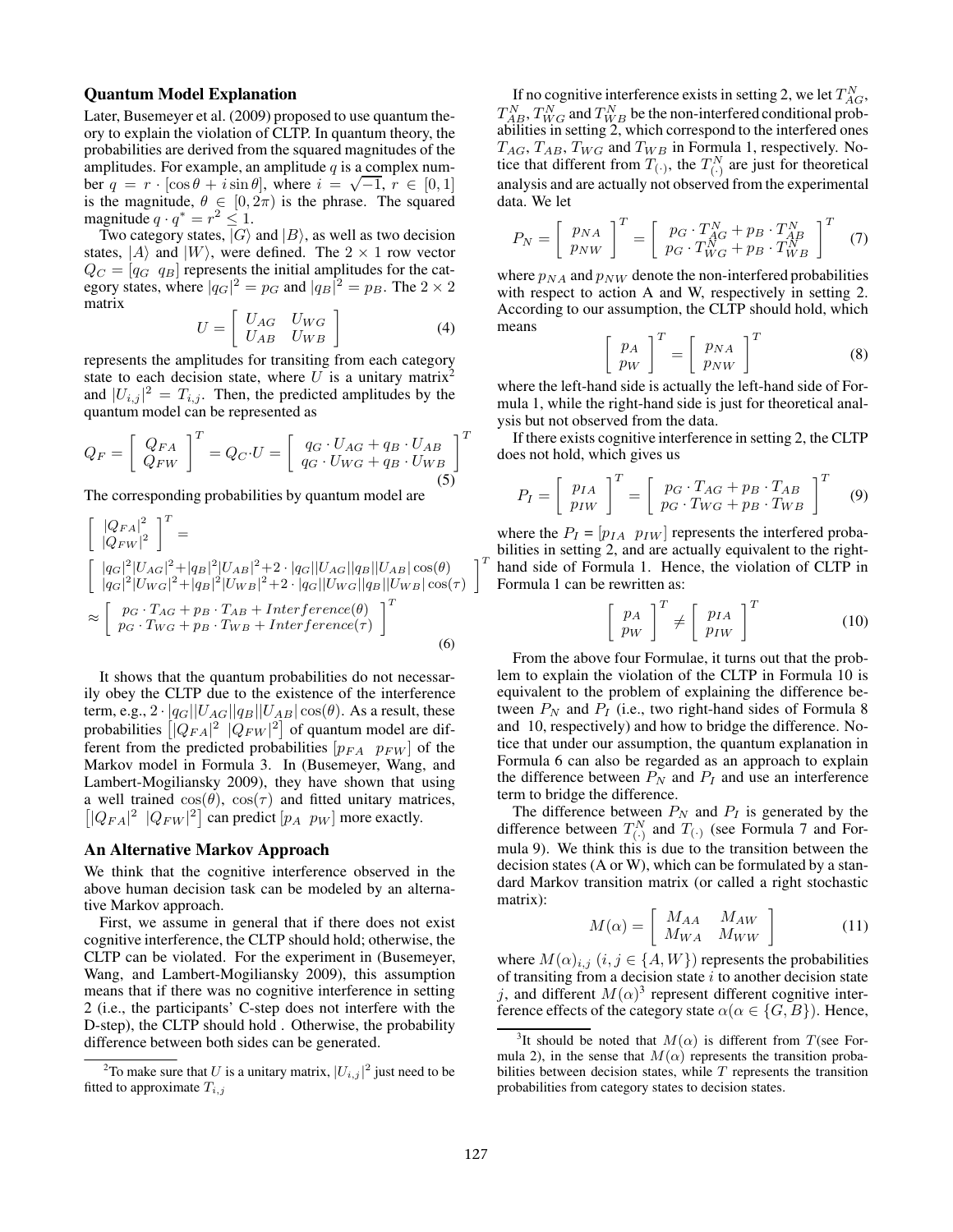the cognitive interference process can be formulated as follows:

$$
\begin{aligned}\n[T_{AG} & T_{WG}] = [T_{AG}^N & T_{WG}^N] \times M(G) \\
[T_{AB} & T_{WB}] = [T_{AB}^N & T_{WB}^N] \times M(B)\n\end{aligned} \tag{12}
$$

If each  $M(i)$  is an identity matrix, it means that categorizing the face does not interfere with participants' decisions on their actions. Otherwise, according to Formula 12, the C-step interferes with the D-step, making the difference between  $T_{(.)}^N$  and  $T_{(.)}$ , and then the difference between  $P_N$ and  $P_I$ . The transition matrices  $M(G)$  and  $M(B)$  can be regarded as a connection between  $T_{(.)}^{N}$  and  $T_{(.)}$ , and then bridge the difference between  $P_N$  and  $P_I$ .

For example, in Formula 12,  $[T_{AG}^N \quad T_{WG}^N] = [0.8 \quad 0.2]$ means that without interference in setting 2, for the participants who categorized the face as belonging to a 'good' (G) guy, 80% of them decided to 'attack' (A) and 20% decided to 'withdraw' (W). If the transition matrix  $M(G)$  is an identity matrix, then  $[T_{AG} \quad T_{WG}] = [T_{AG}^N \quad T_{WG}^N]$ , which indicates that the category state G does not interfere with the decision states. Otherwise, suppose the transition matrix  $M(G) =$ 0.4 0.6 0.7 0.3 1 , which means that for the participants (see the transition probabilities in the first row of

 $M(G)$ ) who first decided to attack, 40% would stick to their initial decisions while 60% would change their decisions to withdraw; for the participants (see the second row) who first decided to withdraw, 70% would change their decisions to attack while 30% would stay on their initial decisions. After the cognitive interference represented by  $[T_{AG}^N \ T_{WG}^N] \times$  $M(G)$ , the interfered probabilities are  $[T_{AG}$   $T_{WG}]$  =  $[0.8 \ 0.2] \times$  $\sqrt{2}$ 0.4 0.6 0.7 0.3 1  $= [0.46 \ 0.54]$ , which is different from the non-interfered probabilities.

### Further Comparison between the Above Models

From Formula 12, one may think that we are using transition matrices and non-interfered probabilities to predict the interfered probabilities. This is different from that in the quantum model (Formula 6), where they are using an interference term and interfered probabilities to predict the noninterfered ones. We should mention that: firstly, through the inverse operation of Formula 12, one can also predict the non-interfered probabilities; secondly, to predict the interfered decisions is actually more important in the user relevance judgment process.

## Automata Modeling for Cognitive Interference in Relevance Judgment

In the previous section, we have shown the possibility of using Markov approach to model the cognitive interference in human decision making context.

Now, we investigate the cognitive interference during the user relevance judgment process<sup>4</sup>. Here, the cognitive interference means that user relevance judgment for some documents often interferes with user judgment for other documents. Our general aim is to dynamically model the cognitive interference while users are scanning a ranking of documents.

The above aim is highly related to interactive IR tasks. For example, if the users have read and explicitly or implicitly judged some of the top-ranking documents, the relevance scores of other documents should be revised accordingly. The score revision process should consider the certain groups/types of users' cognitive interference, which can be learned from the model proposed in this paper.

### Basic Idea

Now, we describe the basic idea of modelling the cognitive interference between users judging two document  $d_0$  and  $d_1$ , using the standard Markov way described in the previous section.

Assume there are three relevance degrees,  $R$ ,  $P$ , and  $I$ , which represent the relevance degrees*relevant*, *partially relevant* and *irrelevant*, respectively, of a document with respect to the given query  $q$ . We let relevance degrees be judgment states of users, which correspond to the decision states in the previous section. Let a  $1 \times 3$  row vector  $\mathbf{w} = [p_R, p_P, p_I]$  be the judgment states distribution (states distribution for short) to represent the judgment result. Specifically,  $p_R$ ,  $p_P$  and  $p_I$  represent the percentage of users who judge the document as relevant  $(R)$ , partially relevant  $(P)$ , irrelevant  $(I)$ . Let  $w_0$  be non-interfered states distribution of document  $d_0$ , and  $\mathbf{w}_0^{(\alpha)}$  be interfered states distribution of  $d_0$ . The cognitive interference is generated by judging another document  $d_1$ , and the interference is encoded in a transition matrix

$$
M(\alpha) = \left[ \begin{array}{cc} M_{RR} & M_{RP} & M_{RI} \\ M_{PR} & M_{PP} & M_{PI} \\ M_{IR} & M_{IP} & M_{II} \end{array} \right] \tag{13}
$$

where  $M_{i,j}$   $(i, j \in \{R, P, I\})$  represents the probabilities of transiting from judgment state  $i$  to judgment state  $j$ . Different interference by document  $d_1$  has different  $M(\alpha)$ , which will be discussed later.

This  $M(\alpha)$ , which represents the cognitive interference among judgment states, borrows the same idea from the M in Fomula 11. Furthermore,  $M(\alpha)$  can bridge the gap between the non-interfered states distribution  $w_0$  and interfered counterpart  $\mathbf{w}_0^{(\alpha)}$  by  $\mathbf{w}_0^{(\alpha)} = \mathbf{w}_0 \times M(\alpha)^5$ . This is similar to the idea that  $M(G)$  and  $M(B)$  can connect the difference between  $P_N$  and  $P_F$ .

In the next section, we will adopt the probabilistic automata (PA), which is a generalization of Markov models,

<sup>&</sup>lt;sup>4</sup>We admit that relevance judgment can be affected by a lot of factors, such as dynamic information needs, contents, genre and

even the retrieval interface. Here, we pay more attention to the change of user relevance judgment results of documents with respect to a given query. Actually, we also studied the cognitive interference in the relevance judgment of the potential queries (indicating user information needs) with respect to a given document, which is out of the scope of this paper.

<sup>&</sup>lt;sup>5</sup>Here, in order to keep the formulation simpler, we do not include the conditional probabilities.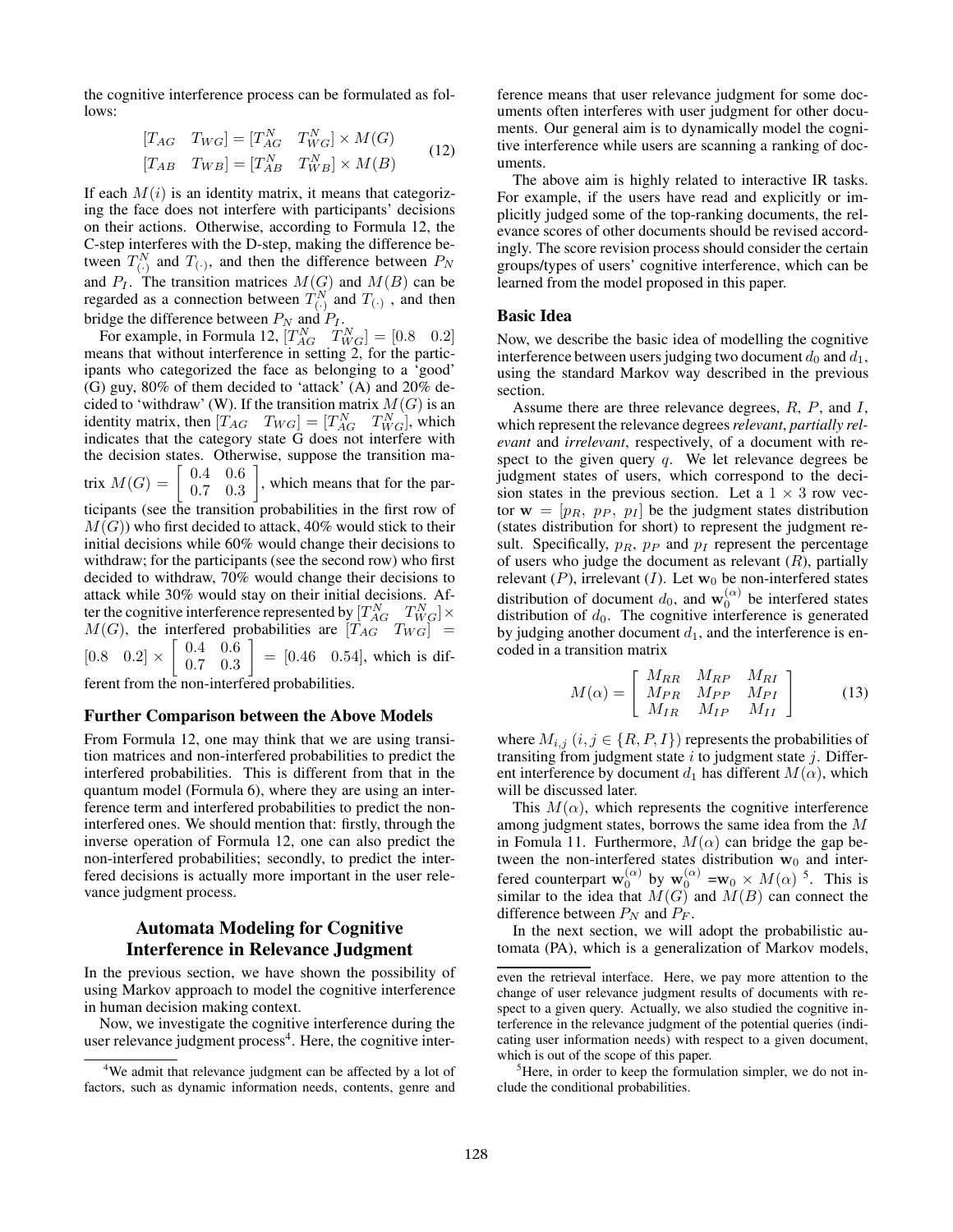

Figure 1: An example for Probabilistic Automaton (PA). In this PA, the states set is  $S = \{s_1, s_2, s_3, s_4\}$ , where  $s_4$  is the final state. Each PA has an alphabet  $\Sigma$ . For each symbol  $\alpha \in \Sigma$ ,  $M(\alpha)$  is the transition matrix to represent the probabilities of the transition among states.

to model the cognitive interference in the relevance judgment. The reason why we adopt PA is that: firstly, PA offers different input symbols, which can represent different kinds of cognitive interference generated by viewing other documents; secondly, PA can accept a finite string of symbols, making it possible and natural to dynamically model the cognitive interference when users are judging a ranking of documents.

In addition, the cognitive interference modeled by quantum finite automaton (QFA) will also be presented. Here, we clarify that cognitive interference using the classical Markov model, e.g. PA, may only be able to explain the violation of CLTP described by Formula 1 or other similar phenomenon. In the following, we will pay more attention to the PA, since we think it is easier to implement in IR and it is powerful enough for our task. On the other hand, we will further show the potential advantages of QFA, which is more general and powerful.

## PA Modeling for Cognitive Interference

We propose to use probabilistic automaton (PA), which is a generalization of the concept of Markov model, to model the cognitive interference. We are more focused on the model rather than examples or observations, since the difference between non-interfered judgment and interfered judgment is a widely-accepted fact in IR but less attention has been paid to formal modeling of it. We first give the formal definition of probabilistic automaton (PA).

**Definition of PA** Before giving the Definition 1 of PA, we should mention that a (row) vector is *stochastic* if all its entries are greater than or equal to 0 and sum to 1. Accordingly, a matrix is *stochastic* if all its row vectors are stochastic. We let  $\mathcal{M}_{(m,n)}$  be the set of all  $m \times n$  stochastic matrices.

Definition 1 *A probabilistic automaton (PA) U is a 5-tuple*  $(S, \Sigma, M, \mathbf{w}, F)$ , where  $S = \{s_1, \ldots, s_m\}$  *is a finite set of states,* Σ *is an input alphabet,* M *is a function from* Σ *into*  $\mathcal{M}_{(m,m)}$ , **w** *is a (m)-dimensional stochastic row vector, and*  $F \subseteq S$  *is a set of final states.* 

The vector **w** denotes the initial states distribution whose  $k^{th}$  component is the initial probability of the state  $s_k(s_k) \in$ S). For each symbol  $\alpha \in \Sigma$ ,  $M(\alpha)$  is a  $m \times m$  stochastic



Figure 2: Illustration of cognitive interference modeling by PA. The states distribution of PA can represent users relevance judgment. The transition matrices of PA can be used to model the cognitive interference when users are judging documents.

matrix. The value  $M(\alpha)_{k,t} = \Pr(s_k \overset{\alpha}{\longrightarrow} s_t)$  is the probability that the state  $s_k$  transits to  $s_t$  after reading  $\alpha$ . For the PA, after reading  $\alpha$ , the new states distribution becomes **w**M( $\alpha$ ). If then another symbol  $\beta \in \Sigma$  is read in, the next states distribution of PA will be  $wM(\alpha)M(\beta)$ . Therefore, we can extend the domain of function M from  $\Sigma$  to  $\Sigma^*$  in a standard way, i.e.,  $M(\alpha\beta) = M(\alpha)M(\beta)$ , where  $\alpha\beta$  is a string of symbols.

An indicative example of a 4-state PA is given in Figure 1. Suppose the initial distribution  $\mathbf{w} = [0.5, 0.3, 0.2, 0],$ 

and  $M(\alpha)$  =  $\sqrt{ }$  $\blacksquare$  $\overline{a}$  $0.6$   $0.35$   $0.05$   $0$  ]  $\begin{array}{cccc} 0.1 & 0.9 & 0 & 0 \\ 0 & 0 & 1 & 0 \end{array}$  $0 \t 0 \t 1 \t 0$  $0 \t 0 \t 0 \t 1$  $\overline{a}$ After reading

 $\alpha$ , the states distribution of this PA will be  $wM(\alpha)$  = [0.330, 0.445, 0.225, 0]. The values 0.6, 0.35, 0.05 and 0 in the first row of this  $M(\alpha)$  are the probabilities that  $s_1$  transits to  $s_1, s_2, s_3$  and  $s_4$ , respectively. In general, the  $k^{th}$  row in  $M(\alpha)$  represents the probabilities that the state  $s_k$  transits to every  $s_t(s_t \in S)$ .

PA Representation for Users Judgment Results The states  $s_1, \ldots, s_m$  and their distribution in PA can represent the uses relevance judgment of a document. Recall the example illustrated in the "Basic Idea" section. Now, we are going to reuse the same example in the PA framework. As shown in Figure 2, the PA states  $\{s_1, s_2, s_3, s_4\}$  =  $\{R, P, I, F\}$ . R, P, and I represent the relevance degrees (also called judgment states), *relevant*, *partially relevant* and *irrelevant*, respectively, of a document with respect to the given query  $q$ . The state  $F$  denotes that the user quits or finishes the judging process. For the states distribution **w**, the probability  $p_1, p_2, p_3$  or  $p_4$  corresponds to the percentage of users who judge the document as relevant  $(R)$ , partially relevant  $(P)$ , irrelevant  $(I)$ , or finish the judgment  $(F)$ , respectively.

In general, PA can represent a finite number of relevance degrees. Let the first  $m-1$  PA states  $s_1, \ldots, s_{m-1}$  represent the relevance degrees which are monotonically decreasing. That means  $s_1$  denotes *totally relevant* and  $s_{m-1}$  denotes *absolutely irrelevant*. The final state  $s_m$  indicates that the user quits or finishes the relevance judgment. Then, we let

$$
\mathbf{w}_i = [p_{i,1}, \dots, p_{i,m}] \tag{14}
$$

represent the *initial* relevance judgments of users with re-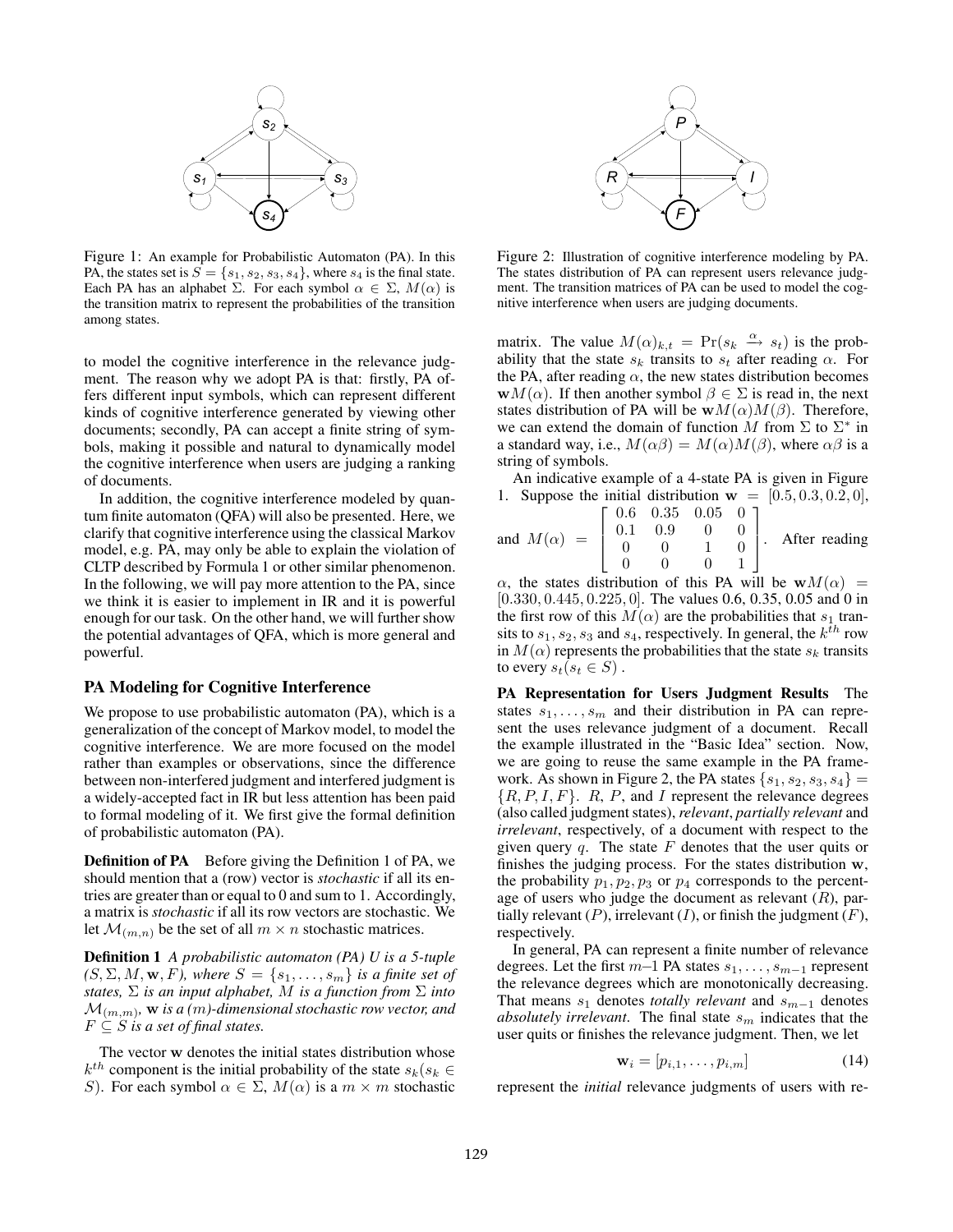spect to  $d_i$ , where  $p_{i,k}$   $(k = 1, \ldots, m)$  denotes the probability (e.g., the percentage of users) of judging  $d_i$  as relevance degree  $s_k$ . Note that the *initial* judgment means that the users only judge document  $d_i$ , i.e., without interference.

Cognitive Interference Modeling when Judging two Documents Now, we describe how this PA can be used to model the process that judging a document  $d_0$  is interfered by judging another document  $d_1$ . We first map the initial relevance judgment result to the ranking score, in order to quantify the topical relevance of documents. Specifically, this mapping is as follows:

$$
\psi(d_i) = \mathbf{w}_i \times \Lambda \tag{15}
$$

where  $\psi(d_i)$  is the initial relevance score of  $d_i$ , and  $\Lambda$ is a column vector  $[m, m-1, \dots, 1]^T$ . Then,  $\psi(d_i) = \sum_{k=1}^{m} p_i k \times (m-k+1)$ . This is to ensure that the more  $_{k=1}^{m} p_{i,k} \times (m-k+1)$ . This is to ensure that the more users judged higher relevance degrees, the higher the overall relevance score would be<sup>6</sup>.

Recall that PA has several input symbols in the alphabet  $\Sigma$ and different symbols can represent different kinds of interference. Specifically, we define three input symbols,  $a, b$  and c, which correspond to the following three conditions, i.e., 1)  $\psi(d_1) > \psi(d_0)$ , 2)  $\psi(d_1) < \psi(d_0)$  and 3)  $\psi(d_1) = \psi(d_0)$ . Obviously, these three conditions reflect the relative relevance of two documents  $d_1$  and  $d_0$ . Let another input symbol e denote that the user will finish the relevance judgment task. Formally, the input symbol generated by judging document  $d_1$  is formulated as:

$$
\alpha(d_1) = \begin{cases}\n a, & \psi(d_1) > \psi(d_0) \\
 b, & \psi(d_1) < \psi(d_0) \\
 c, & \psi(d_1) = \psi(d_0) \\
 e, & Judgment\ finished\n\end{cases}
$$
\n(16)

To model the process that judging  $d_0$  is interfered by judging  $d_1$ , the initial states distribution of PA is set to  $w_0$  and the input symbol is generated by judging  $d_1$ . For each symbol, a transition matrix  $M(\alpha)$  will be learned from user judgment data and reflect the states transition probabilities. These probabilities actually reflect users cognitive interference. For example,  $M(\alpha)_{k,t}$  denote that the user will change their relevance judgment from relevance degree  $q_k$  to degree  $q_t$ , after reading another document that generates an input factor  $\alpha$ . The whole interference process can be formulated as

$$
\mathbf{w}_0^{(\alpha)} = \mathbf{w}_0 \times M(\alpha) \tag{17}
$$

where  $\mathbf{w}_0^{(\alpha)}$  is the *interfered* relevance judgment of  $d_0$  and  $\alpha = \alpha(d_1)$  is generated by judging  $d_1$ .

Cognitive Interference Modeling when Judging a Ranking of Documents Generally, our aim is to dynamically model the cognitive interference of users when they are judging a list of documents  $d_1 d_2 \ldots d_n$ . This means for each  $j$  ( $1 \le j \le n$ ), PA is expected to model how the judgment for  $d_1d_2 \ldots d_j$  interferes with the judgment for document  $d_i$  $(1 \leq i \leq n).$ 

When we investigate the interference  $\bar{f}$  on  $w_i$  (w.r.t.  $d_i$ ) imposed by  $\mathbf{w}_j$  (w.r.t.  $d_j$ ), the initial states distribution **w** of PA is set as  $w_i$ , and the input symbol is generated by judging  $d_j$  using the following formula:

$$
\alpha(d_j) = \begin{cases}\na, & \psi(d_j) > \psi(d_i) \\
b, & \psi(d_j) < \psi(d_i) \\
c, & \psi(d_j) = \psi(d_i) \\
e, & Judgment\ finished\n\end{cases}
$$
\n(18)

To model the process that having judged  $d_1 d_2 \ldots d_j$ interferes with judging  $d_i$  (1  $\leq i \leq n$ ), we extend<br>the domain of the function M from  $\Sigma$  to  $\Sigma^*$ , as described in first paragraph below Definition 1. After judging a ranking of documents  $d_1 d_2 \ldots d_j$ , a string  $x =$  $\alpha(d_1)\alpha(d_2)\dots\alpha(d_j)$  is generated. Accordingly, we have  $M(x) = M(\alpha(d_1)\alpha(d_2) \ldots \alpha(d_j)) = \prod_{k=1}^{j} M(\alpha(d_k)).$ Then, the interfered states distribution  $\mathbf{w}_i^{(x)}$  of  $d_i$  imposed by the judgment of  $d_1 d_2 \ldots d_j$  can be obtained by

$$
\mathbf{w}_i^{(x)} = \mathbf{w}_i \times M(x). \tag{19}
$$

Note that the above formulation considers the presentation order of documents. Different document order generates different string  $x$  of symbols, leading to different transition matrix  $M(x)$  and  $\mathbf{w}_i^{(x)}$ .

Comparing PA with other Classical Models Probabilistic automaton (PA) is a non-deterministic finite automaton (NDFA). In this section, we will justify why we choose PA, instead of deterministic finite automaton (DFA), or other graphical models (e.g., hidden Markov model (HMM) or Bayesian network (BN)), to model the cognitive interference.

Firstly, we compare PA with the deterministic finite automaton (DFA). The definition (Tzeng 1992) of DFA is as follows:

Definition 2 *A deterministic finite automaton (DFA) A is a 5-tuple (S,*  $\Sigma$ *,*  $\tau$ *, s<sub>1</sub>, F), where S is a finite set of states,*  $\Sigma$  *is an input alphabet,*  $\tau$  *is a function from S*  $\times \Sigma$  *into S, s*<sub>1</sub> *is the initial state, and*  $F \subseteq S$  *is a set of final states.* 

Recall that in PA, each sate can have several possible next states after reading a symbol  $\alpha$ . From the DFA Definition 2, however, we can see that after reading a symbol, for every state in DFA, the next possible state is uniquely determined. This means that after judging another document, users will change their judgment from one relevance degree (e.g., absolutely relevant) to another unique relevance degree (e.g., absolutely irrelevant). Therefore, DFA cannot model the probabilistic transition from one relevance degree to many possible relevance degrees, which is necessary if the cognitive interference modeling consider a large number of users with different behavioral trends.

Secondly, compared to other graphical models, such as Hidden Markov Model (HMM) and Bayesian Network (BN), PA is also more suitable for our task. Both PA and

<sup>&</sup>lt;sup>6</sup>There may be other choice for  $\Lambda$  in Equation 15, which is left as our future work.

<sup>&</sup>lt;sup>7</sup>Here, we say  $w_j$  interferes with  $w_i$ , since we think the cognitive interference is on users relevance judgments.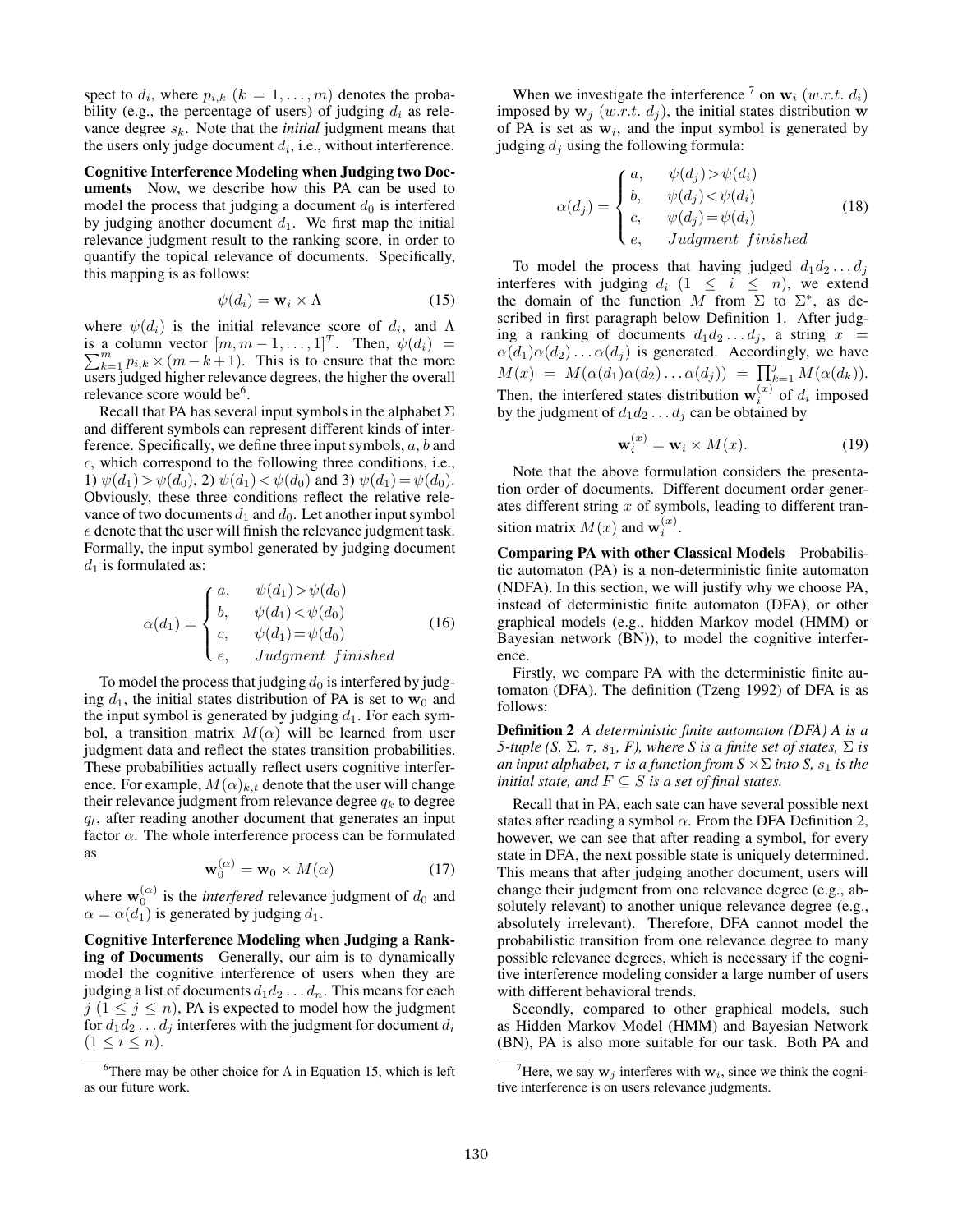HMM are probabilistic finite-state machines (Vidal et al. 2005) and some link between them has been found (Dupont, Denis, and Esposito 2005)(Vidal et al. 2005). However, it is not straightforward to define the hidden state in our problem. Classical Bayesian network (BN) cannot model the sequential task. Dynamic Bayesian network (DBN) (Ghahramani 1998) can model sequences of variables, but it could be too complex to be not directly applied to our problem. Nonetheless, we would like to investigate how to use DBN for our problem in the future.

### QFA Modeling for Cognitive Interference

Quantum finite automata (QFA) are a quantum analog of probabilistic automata. In this section, we describe the main idea of QFA modeling of the cognitive interference, by providing the quantum version of the components in the PA modeling.

Using QFA, the states are denoted as  $|s_1\rangle, |s_2\rangle, \ldots, |s_m\rangle$ , where  $|s_k\rangle$   $(1 \leq k \leq m)$  denotes the  $k^{th}$  judgment states. The states distribution for the document  $d_i$  is denoted as  $|w_i\rangle = [q_{i,1}, q_{i,2}, \dots, q_{i,m}],$  where  $q_{i,k}$  denotes the amplitude of the  $k^{th}$  judgment state, and  $|q_{i,k}|^2 = p_{i,k}$  in Formula 14. We adopt the same mapping function  $\psi(d_i)$  in Formula 15 and the interference symbol generation function in Formula 18 for QFA modeling. For each input symbol  $\alpha$ , the corresponding quantum transition matrix is a unitary matrix  $U(\alpha)$ . We denote the interfered states distribution as  $|w_i^{\alpha}\rangle$ , where

$$
|w_i^{\alpha}\rangle = |w_i\rangle U(\alpha) \tag{20}
$$

After judging a ranking of documents that generate a sequence of interference input symbol, denoted as  $x =$  $\alpha(d_1)\alpha(d_2)\dots\alpha(d_i)$ , the interfered states distribution for document  $d_i$  is:

$$
|w_i^x\rangle = |w_i\rangle U(x) \tag{21}
$$

where  $U(x) = \prod_{k=1}^{j} U(\alpha(d_k))$ . Note that the above quantum Markov process is different to that proposed by (Busemeyer, Wang, and Lambert-Mogiliansky 2009), in the sense that the former is the transition of judgment states, while the latter is the transition from category to decision states.

The above quantum formulation has its advantage in that the quantum probabilities naturally do not need to obey classical probability law, e.g. CLTP. On the other hand, PA may just be able to explain the violation of CLTP in the sense of the difference between the non-interfered (or initial) and interfered states distribution. Moreover, we consider that QFA is stronger than PA in that QFA can naturally offer (potentially) infinite memory and the corresponding processing ability. Note that, being aided by (potentially) infinite external storage and dominated by inductive and abstract ability, the cognitive process of human being can handle, at least to some extent, (potentially) infinite information. Hence, QFA would potentially make a more general and powerful approach to model the cognitive process.

#### Case Study

We designed and carried out a pilot user study to investigate the cognitive interference when users are judging two documents. In this study, five queries were selected. They are (1) "Albert Einstein", (2) "Probability", (3) "Semantic Web", (4) "Graphical Model", and (5) "Quantum Mechanics". The number of queries is small, since the users are often more careful if the task does not take them too much time. For each query, three Wikipedia pages with different relevance degrees were chosen. Recall that PA can model a finite number of relevance degrees. Here, the relevance degrees are ranged from A to E, where A means *"totally relevant"* and E means *"absolutely irrelevant"*, then S is  $\{A, B, C, D, E\}$ . We fixed one page as  $d_0$  (which is mostly likely to be partially relevant, i.e.  $B, C,$  or  $D$ ), and  $d_1$  is randomly selected from the other two pages before the user judge  $d_0$ .

The users were divided into 2 distinct groups. For each query, we let users in group 1 judge  $d_0$  only (to obtain  $\mathbf{w}_0$ ), and users in group 2 judge  $d_1$  at first (to obtain  $w_1$ ) and then  $d_0$  (to obtain  $\mathbf{w}_0^{(\alpha)}$ ). The reason why we split users into two groups is to avoid any user reading  $d_0$  twice. Users were required to mark the relevance degree from A to E.

The study was carried out through the Amazon Mechanical Turk, which is an Amazon Web service that enables online user studies to be "crowdsourced" to a large number of users quickly and economically. To gain a better controllability of user experiments, it is important to detect suspicious responses (Kittur, Chi, and Suh 2008). Therefore, in our experiment, we removed the data of users who are considered as not reliable in terms of, e.g., without completing most of the queries and without viewing any document for more than a certain time interval. Eventually, for each group, the data of 30 Mechanical Turk users were collected.

At first, we would like to test whether there exists cognitive interference in group 2. We denote the initial judgment result (i.e., without interference) of  $d_0$  in group 1 as  $\mathbf{w}_0$ , and the judgment result of  $d_0$  in group 2 as  $\widetilde{\mathbf{w}}_0$  to indicate the potential interference. We then use Euclidean distance  $d(\mathbf{w}_0, \widetilde{\mathbf{w}}_0)$  to measure the difference between  $\mathbf{w}_0$ and  $\widetilde{\mathbf{w}}_0$ . The difference for each query is summarized in Table 1. We can observe that the difference is obvious for every query and indicates the existence of the cognitive interference. More specifically, we found that users tended to lower their relevance degrees of the current document after they viewed a more relevance document, and vise versa. Generally, the initial relevance judgment  $w_0$  on a document  $d_0$  does not hold anymore, once the interference from judging other documents takes effect, leading to the interfered judgment  $\tilde{\mathbf{w}}_0$ .

This has practical implications in scenarios such as: after users have judged some documents, the retrieval system is expected to be able to dynamically re-rank other documents according to the interfered relevance. Hence, it is necessary to derive a more reasonable estimation, rather than  $w_0$ , for the real interfered relevance result  $\tilde{\mathbf{w}}_0$ .

It is natural to use  $w_0^{(\alpha)}$  by Equation 17 to estimate  $\widetilde{\mathbf{w}}_0$ . Then, we need to test if  $d(\mathbf{w}_0^{(\alpha)}, \widetilde{\mathbf{w}}_0)$  is smaller than  $d(\mathbf{w}_0, \widetilde{\mathbf{w}}_0)$ , where  $\mathbf{w}_0$  is used as a baseline for  $\widetilde{\mathbf{w}}_0$ . If this is true, we can conclude that  $\mathbf{w}_0^{(\alpha)}$ , computed from the proposed PA approach, is a better estimation of  $\tilde{w}_0$ .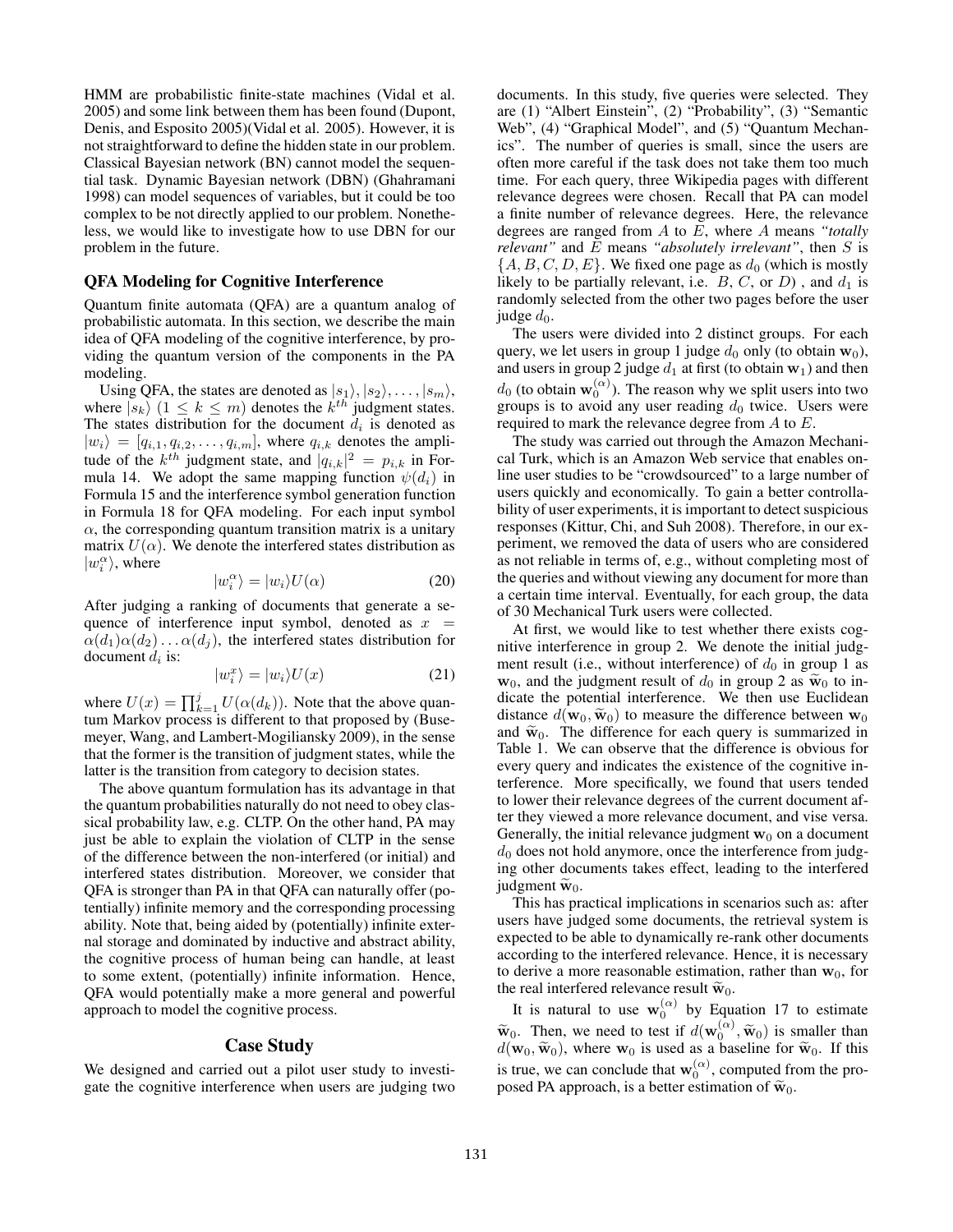Table 1: The Difference between Initial and Interfered Judgment of  $d_0$ 

| <b>Ouerv</b>                                                                                 |  |  |  |
|----------------------------------------------------------------------------------------------|--|--|--|
| $  d(\mathbf{w}_0, \widetilde{\mathbf{w}}_0)     0.3713   0.2062   0.2962   0.2708   0.1499$ |  |  |  |
|                                                                                              |  |  |  |

Table 2: The Difference between (Estimated) Interfered and (Real) Interfered Judgment of  $d_0$ 

| Juerv                                      | #1 | #3                                  | #5     |
|--------------------------------------------|----|-------------------------------------|--------|
| $\sim$ .<br>Ш<br>$\mathbf{w}_0$ )<br>$d_1$ |    | $0.2323$   0.1404   0.2306   0.1833 | 0.1266 |

In order to do this test, we assumed that 75% of users data were available and used them for the training of transition matrices  $M(\alpha)$ . The other 25% of users data was used to test whether  $\mathbf{w}_0^{(\alpha)}$  is a better estimation of  $\tilde{\mathbf{w}}_0$ . 4-fold cross validation was carried out. For training the transition matrix  $M(\alpha)$ , we simply calculated probabilities  $Pr{s_k \xrightarrow{\alpha} s_t}$ , by simulating states transition from users data between two groups. Then, we use the trained  $M(\alpha)$  to compute  $\mathbf{w}_0^{(\alpha)} = \mathbf{w}_0 M(\alpha)$ . The difference between  $\mathbf{w}_0^{(\alpha)}$  and  $\widetilde{\mathbf{w}}_0$  for each query <sup>8</sup> are in Table 2. It can be observed that  $d(\mathbf{w}_0^{(\alpha)}, \widetilde{\mathbf{w}}_0)$  is much smaller than  $d(\mathbf{w}_0, \widetilde{\mathbf{w}}_0)$  almost for events when  $\mathbf{w}_0$  is implies the potential usefulness of our every query. This implies the potential usefulness of our model for predicting the interfered judgment of users. To the best of our knowledge, there is yet no other result to compare with. We report our first results on real user data.

## Conclusions and Future Work

In this paper, we have proposed an alternative Markov approach to explain the quantum-like cognitive interference (in the form of violation of the classical law of total probability) in human decision making which underpins users' relevance judgment process in information retrieval. Then, we proposed to use probabilistic automaton (PA) and quantum finite automaton (QFA) to dynamically model the cognitive interference of users when they are judging a list of documents. A quantitative case study on the real users relevance judgment data collected through a task-based user study demonstrated the suitability and feasibility of the PA modeling for cognitive interference.

In the future, we will investigate in-depth the difference between PA and QFA for cognitive interference modeling. We also need to consider the exact quantity of relevance score differences, and the statistical dependency among documents in the modeling. Moreover, we will refine our experimental set-up according to our general aim, and recruit more users in the relevance judgment experiment.

### Additional Authors

Massimo Melucci (University of Padua, email: melo@dei.unipd.it), and John McCall (The Robert Gordon University, email: jm@comp.rgu.ac.uk)

## Acknowledgments

We would like to thank Leszek Kaliciak and anonymous reviewers for their constructive comments. This work is supported in part by the UK's EPSRC grant (No.: EP/F014708/2).

## References

Bruza, P., and Cole, R. J. 2005. Quantum logic of semantic space: An exploratory investigation of context effects in practical reasoning. *We will Show Them! Essays in Honour of Dov Gabbay* 1:339–362, College Publications.

Busemeyer, J. R., and Wang, Z. 2007. Quantum information processing explanation for interactions between inferences and decisions. In *Proceedings of the AAAI Symposium on Quantum Interaction*. AAAI Press.

Busemeyer, J. R.; Wang, Z.; and Lambert-Mogiliansky, A. 2009. Empirical comparison of markov and quantum models of decision making. *Journal of Mathematical Psychology* 53:423–433.

Dupont, P.; Denis, F.; and Esposito, Y. 2005. Links between probabilistic automata and hidden markov models: probability distributions, learning models and induction algorithms. *Pattern Recognition* 38(9):1349–1371.

Eisenberg, M., and Barry, C. 1988. Order effects: A study of the possible influence of presentation order on user judgments of document relevance. *Journal of the American Society for Information Science* 39(5):293 – 300.

Ghahramani, Z. 1998. Learning dynamic bayesian networks. In *Adaptive Processing of Sequences and Data Structures*, 168–197. Springer-Verlag.

Hou, Y., and Song, D. 2009. Characterizing pure high-order entanglements in lexical semantic spaces via information geometry. In *Proceedings of the Third Quantum Interaction Symposium*, 237–250.

Khrennikov, A. 2004. On quantum-like probabilistic structure of mental information. *Open Systems and Information Dynamics* 11(3):267–275.

Kittur, A.; Chi, E. H.; and Suh, B. 2008. Crowdsourcing for usability: Using micro-task markets for rapid, remote, and low-cost user measurements. In *ACM CHI 2008*, 453–456.

Kondacs, A., and Watrous, J. 1997. On the power of quantum finite state automata. In *Proceedings of the 38th IEEE Conference on Foundations of Computer Science*, 66–75.

Melucci, M. 2008. A basis for information retrieval in context. *ACM Trans. Inf. Syst.* 26(3):1–41.

Melucci, M. 2010. An investigation of quantum interference in informaiton retrieval. In *IRF 10*, In press.

Mizzaro, S. 1996. Relevance: The whole (hi)story. *Journal of the American Society for Information Science* 48:810– 832.

Piwowarski, B., and Lalmas, M. 2009a. Structured information retrieval and quantum theory. In *Proceedings of the Third Quantum Interaction Symposium*, 289–298.

<sup>&</sup>lt;sup>8</sup>Note that in the real application, it is not necessary to have one transition matrix for only one query. Instead, it is reasonable to learn a transition matrix for a number of queries